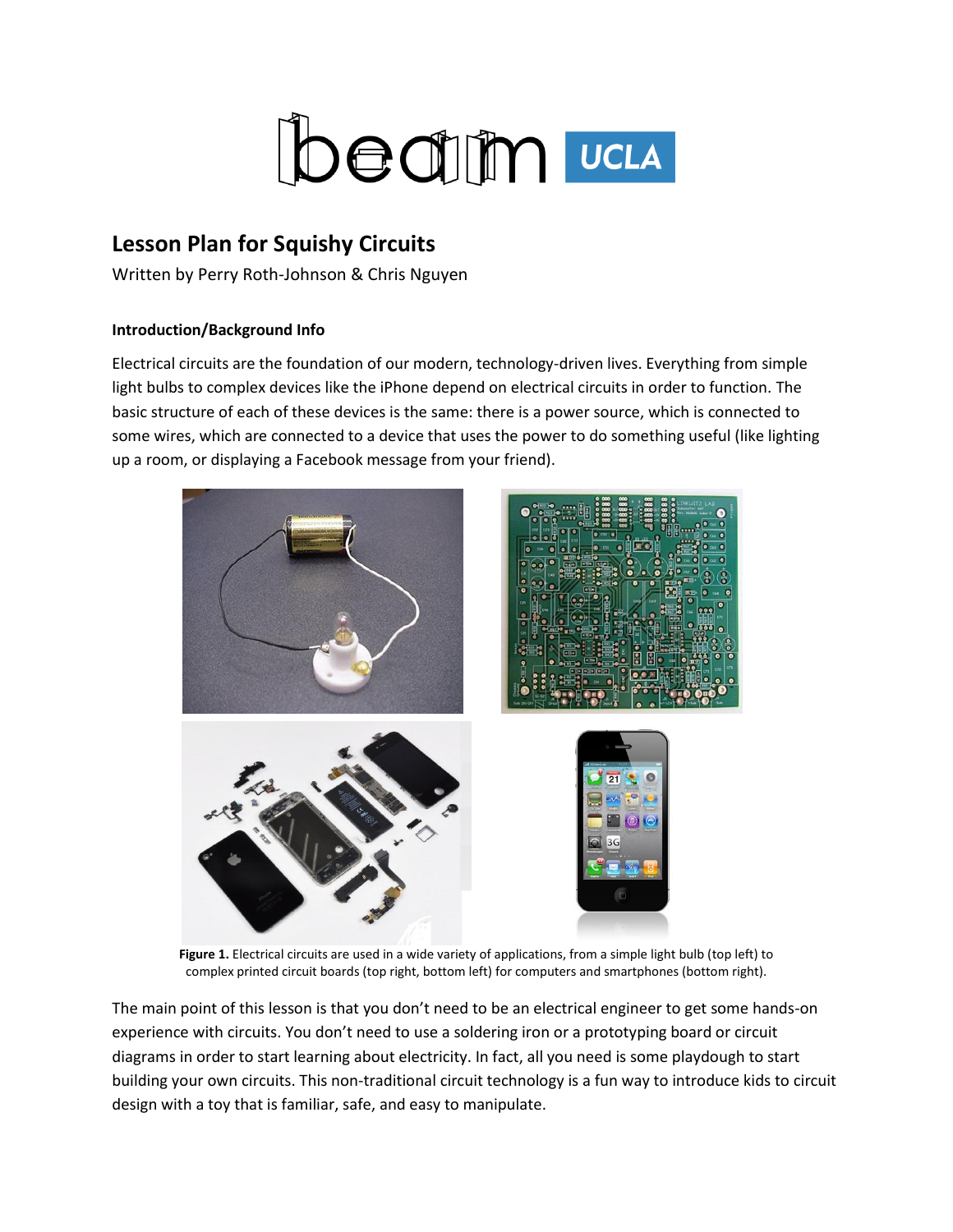

**Figure 2.** Would you rather teach a kid about circuits with soldering irons, prototype boards, and circuit diagrams ... or would you rather teach them with playdough?!

This lesson plan includes recipes for two kinds of playdough: conductive dough and insulating dough. These two kinds of playdough can be used together to introduce kids to the fundamental concepts that make electrical circuits work.

A **conductor** allows electricity to easily flow through it. The conductive dough contains salt, which helps electricity flow through the dough because the salt (sodium chloride, or NaCl) dissociates into sodium (Na+) and chlorine (Cl-) ions. An **insulator** does not let electricity flow through it easily. Because of this, they act as a wall to electricity and the electricity must go around them. If a path around the insulator is not available, the circuit cannot be completed. The insulating dough recipe does not use salt, so no ions are available to allow electricity to flow. (The insulating dough also uses distilled water that contains little or no ions, whereas the conductive dough uses tap water that usually contains some ions.)

All materials have a property called **resistance,** which is related to how easily it allows electricity to flow through it. We say that insulators have a *high* resistance, while conductors have a *low* resistance. Thought of another way, insulators act as "walls" that block electricity from flowing; conductors act as "roads" that allow electricity to easily travel along them.

In order to build a circuit, we must provide a continuous path for electricity to flow from a power source (for example, a battery), through a conductor, into a device that uses the power (for example, a light bulb), and back through another conductor to the power source. This is called a **closed circuit.** If this continuous path is broken anywhere, electricity will not flow and the light bulb will not work. This is called an **open circuit.** If the conductors in a closed circuit are touched together, it forms a new type of undesirable circuit called a **short circuit.** Electricity will still flow through the circuit, but the light bulb will not work. This is because the light bulb has a higher resistance than the conductors, and the electricity is "lazy" – it would rather travel through the conductors when they are touching than exert extra effort to travel through the light bulb.

There are two types of closed circuits: series and parallel circuits. **Series circuits** only provide one path for electricity to flow. **Parallel circuits** provide multiple paths for electricity to flow.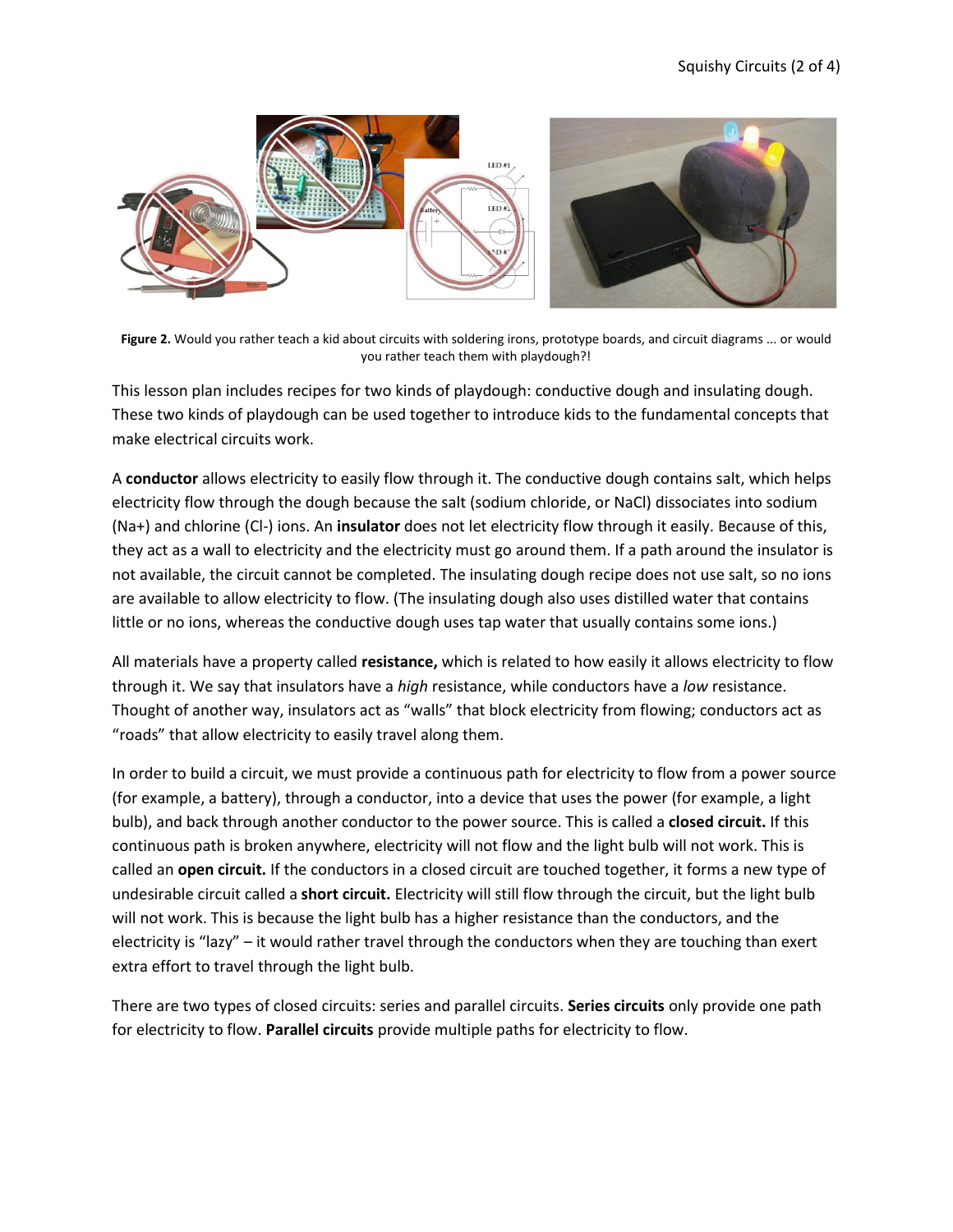### **Student Objectives**

After completing this lesson, students should understand the following concepts:

- Conductors vs. insulators; resistance
- Open circuits vs. closed circuits; short circuits
- Series circuits vs. parallel circuits

#### **Overview of Lesson Process**

- Survey students' prior knowledge (5-10 min). Introduce concepts of conductors, insulators and resistance. Demonstrate open, closed, and short circuits. Also demonstrate series and parallel circuits. Finally, briefly discuss safety when experimenting with electrical circuits!
- Activity (30 min). For the first ten minutes, students should use the attached worksheet to build their own simple circuits to understand the concepts just introduced. For the last twenty minutes, students can design and build their own circuits to further explore these concepts.
- Wrap-up discussion (5-10 min). Which circuits worked and which didn't work? Discuss why the ingredients in each dough affects how easily electricity can flow through each of them. Show images of disassembled electronic devices, like laptops, iPods, iPhones, etc .

#### **Materials**

| Item                                   | <b>Price</b> | Retailer                                                               |
|----------------------------------------|--------------|------------------------------------------------------------------------|
| Flour                                  | \$2.99       | Ralphs                                                                 |
| Salt                                   | \$2.83       | Ralphs                                                                 |
| Cream of tartar                        | \$4.99       | Ralphs                                                                 |
| Vegetable oil                          | \$3.99       | Ralphs                                                                 |
| Food coloring                          | \$6.75       | Ralphs                                                                 |
| Sugar                                  | \$3.49       | Ralphs                                                                 |
| Distilled water                        | \$1.34       | Ralphs                                                                 |
| Granulated (powdered) alum             | \$2.49       | Ralphs                                                                 |
| 9V battery (4-pack)                    | \$9.89       | Radio Shack                                                            |
| Heavy-duty 9V snap connectors (5-pack) | \$2.69       | Radio Shack, Catalog #: 270-324                                        |
| 10 mm LED assortment                   | \$20         | Evil Mad Science, http://evilmadscience.com/productsmenu/partsmenu/368 |
| Total                                  | \$61.45      |                                                                        |

*Conductive dough recipe* [http://youtu.be/cpUFL5LZpv4]

- $\bullet$  1 cup (tap) water
- $\bullet$  1 1/2 cups flour
- $\bullet$  1/4 cup salt
- 3 Tbsp. cream of tartar
- 1 Tbsp. vegetable oil
- food coloring (optional)

*Insulating dough recipe* [http://youtu.be/Wz8rGNt-iEQ]

- $\bullet$  1 1/2 cup flour
- 1/2 cup sugar
- 3 Tbsp. vegetable oil
- 1/2 cup deionized (or distilled) water
- 1 tsp. granulated alum (optional)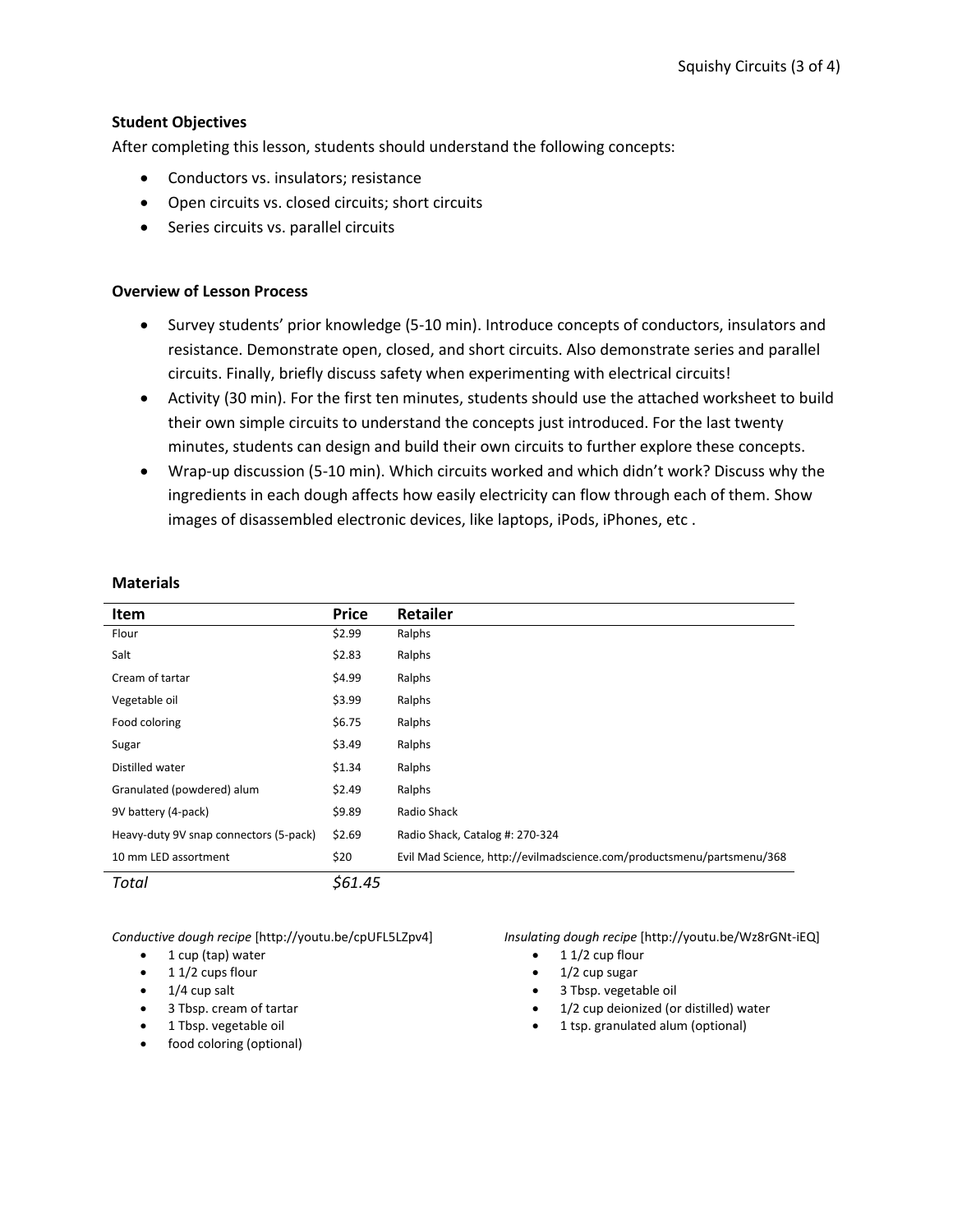#### **Procedures**

*Mentors must prepare batches of conductive and insulating dough ahead of time. Each recipe above makes enough dough for 2 groups of 4-5 students.*

Phase 1 (10 min): Students use the attached worksheet to build simple circuits to understand fundamental concepts of circuits.

Phase 2 (20 min): Students design and build their own circuits. For example, they can build circuit sculptures. First, have the students sketch their designs on paper. Then, they can build and test their designs.

#### **Wrap up discussion**

- Discuss which types of circuits worked and which didn't.
- What is the difference between a series and parallel circuit?
- Why does one dough conduct electricity and the other doesn't?

### **Tips, tricks, and safety**

- Don't connect the 9V battery directly to the LED, it may burn the LED out.
- Try not to mash the two types of dough into each other. This makes it difficult to separate them for future classes.
- The LED only works in one direction. This is called polarity. Notice how one "leg" of the LED is slightly longer than the other one. The longer leg should always be attached to the positive (red) wire from the battery.
- Sometimes, thin strands of insulating dough will still conduct some electricity, and the LED will become dimly lit. If this happens, use it as an opportunity to discuss resistance!
- Don't cross the wires on the battery connectors this will short out the battery! It may heat up and explode.
- Warn students to always be careful when experimenting with electricity. High voltages and high currents can be deadly. For example, they should never stick wires or other objects into wall sockets. It's best to always do these activities with adult supervision.

#### **Resources**

- 1. http://courseweb.stthomas.edu/apthomas/SquishyCircuits/index.htm
- 2. http://www.ted.com/talks/annmarie\_thomas\_squishy\_circuits.html
- 3. http://courseweb.stthomas.edu/apthomas/SquishyCircuits/PDFs/Squishy%20Circuits%20Classroom%20Guide.pdf
- 4. http://www.toysaretools.com/2011/12/electrify-your-childs-learning-through.html
- 5. http://www.wellersolderingiron.co.uk/images/2.jpg
- 6. http://lochieferrier.files.wordpress.com/2011/10/2011-10-11-11-47-21-422.jpg
- 7. http://bidboomerang.com/wp-content/uploads/2011/10/light-bulb-battery-circuit.jpg
- 8. http://www.blogonono.net/wp-content/uploads/2011/08/Printed-Circuit-Board.jpg
- 9. http://4.bp.blogspot.com/-a5CFl3hL\_TA/TsIiL7FTcII/AAAAAAAAAVg/hTYTV7oNU0A/s1600/disassemble-iPhone-4s.jpeg
- 10. http://www.onlytechnews.com/wp-content/uploads/2011/12/iphone-4s.jpg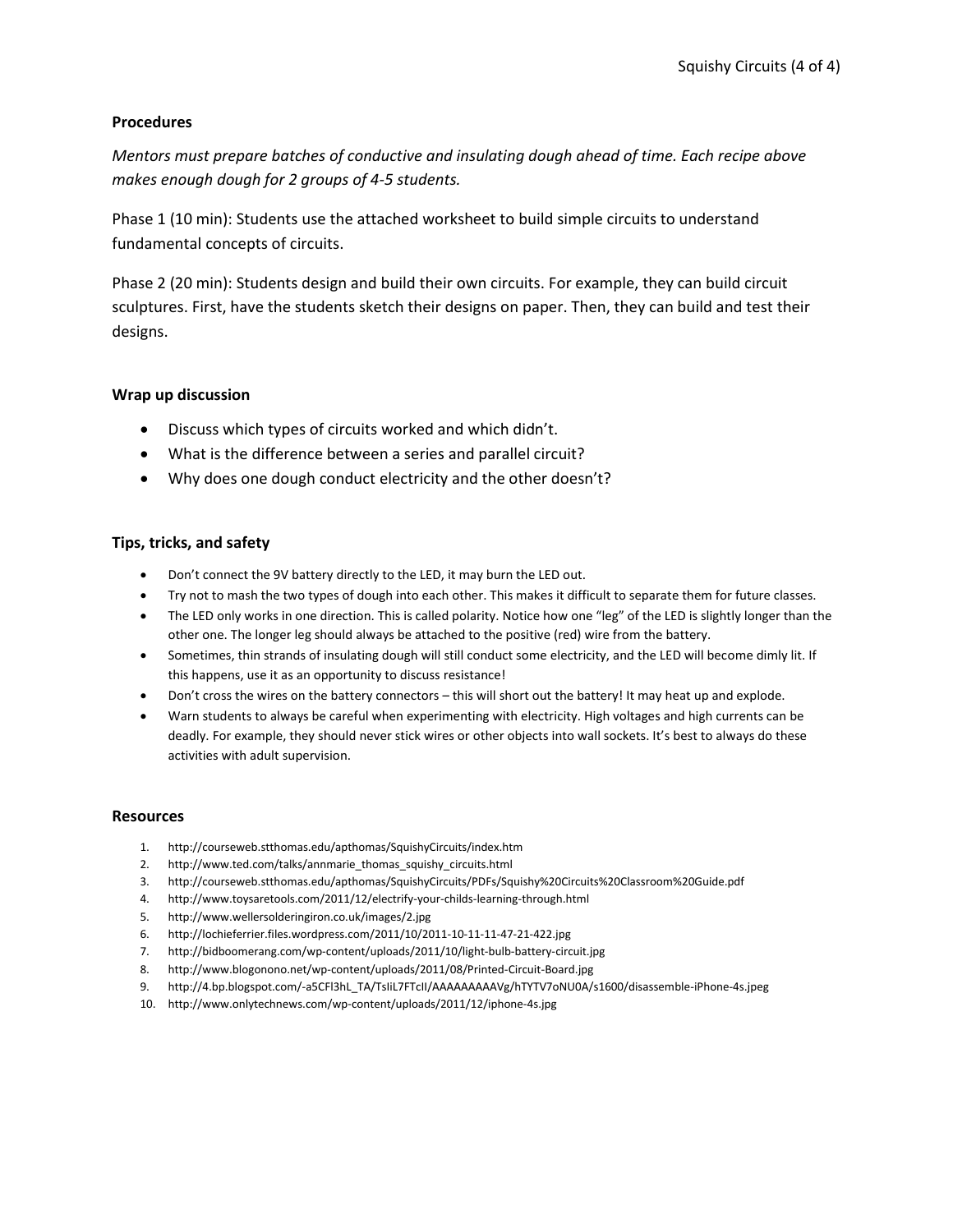

## **Squishy Circuits Worksheet**

(adapted from Squishy Circuits Classroom Guide, http://courseweb.stthomas.edu/apthomas/SquishyCircuits/PDFs/Squishy%20Circuits%20Classroom%20Guide.pdf)

1a. Begin with two lumps of the conductive dough. Plug one wire from the battery pack into each piece and bridge the gap with a LED.



**Does the LED light up? (circle one): YES NO**

1b. Take the LED out and flip it around so that each "leg" is in the opposite piece of conductive dough.

## **Does the LED light up? (circle one): YES NO**

*The LED only works in one direction. The longer terminal should be attached to the positive (red) wire from the battery pack. This is called a closed circuit.*

2. Next, pull one of the LED legs out of the dough.



**Does the LED light up? (circle one): YES NO**

In the last step, the LED went out because we broke the loop of electricity – this is called an **open circuit.** 

3. Put the LED leg back in, so your LED is on. Now, push the two pieces of conductive dough together.



**Does the LED light up? (circle one): YES NO** *In the last step, the LED went out – this is called a short circuit.*